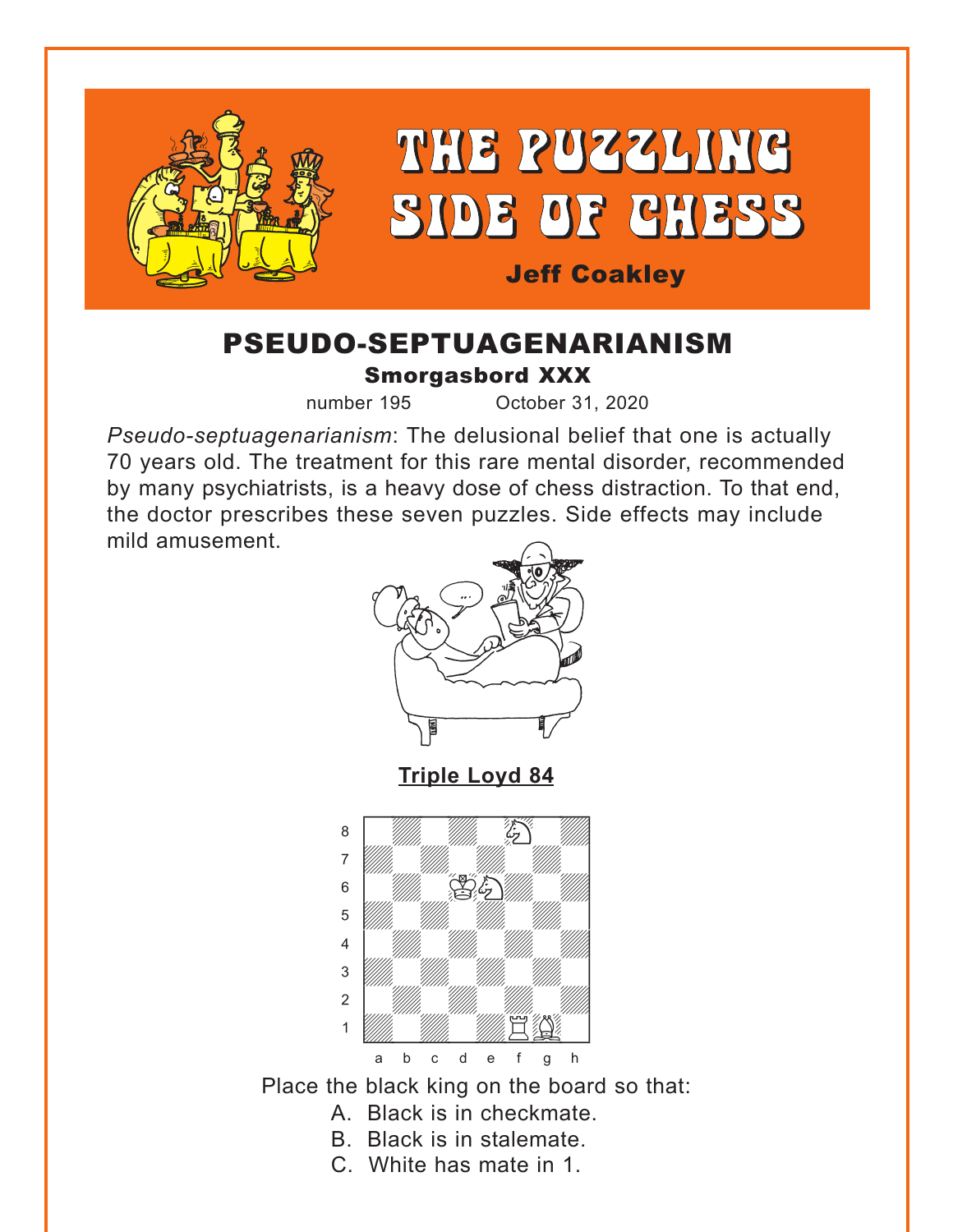<span id="page-1-0"></span>The following construction task is a repeat from column 193 which asks the question: "*What is the maximum number of consecutive discovered checks in a legal chess position?*" The answer given there was 9. We now have a new record with 12 discovered checks in a row. Can you match or better that mark?



# **[Consecutive Disco Check Maximizer](#page-8-0)**

Construct a legal position from which the most consecutive discovered checks are possible. Every move, white and black, must be a discovered check.



**70**

Seventy is a weird number, literally. In mathematics, a number is *weird* if it is abundant but not pseudoperfect.

An *abundant* number is smaller than the sum of its divisors. For example, 12 is smaller than  $(1+2+3+4+6)$ .

A *pseudoperfect* number is equal to the sum of some of its divisors. For example, 12 is equal to  $(6+4+2)$ .

The smallest weird number is 70. Go figure. Its divisors are 1, 2, 5, 7, 10, 14, 35.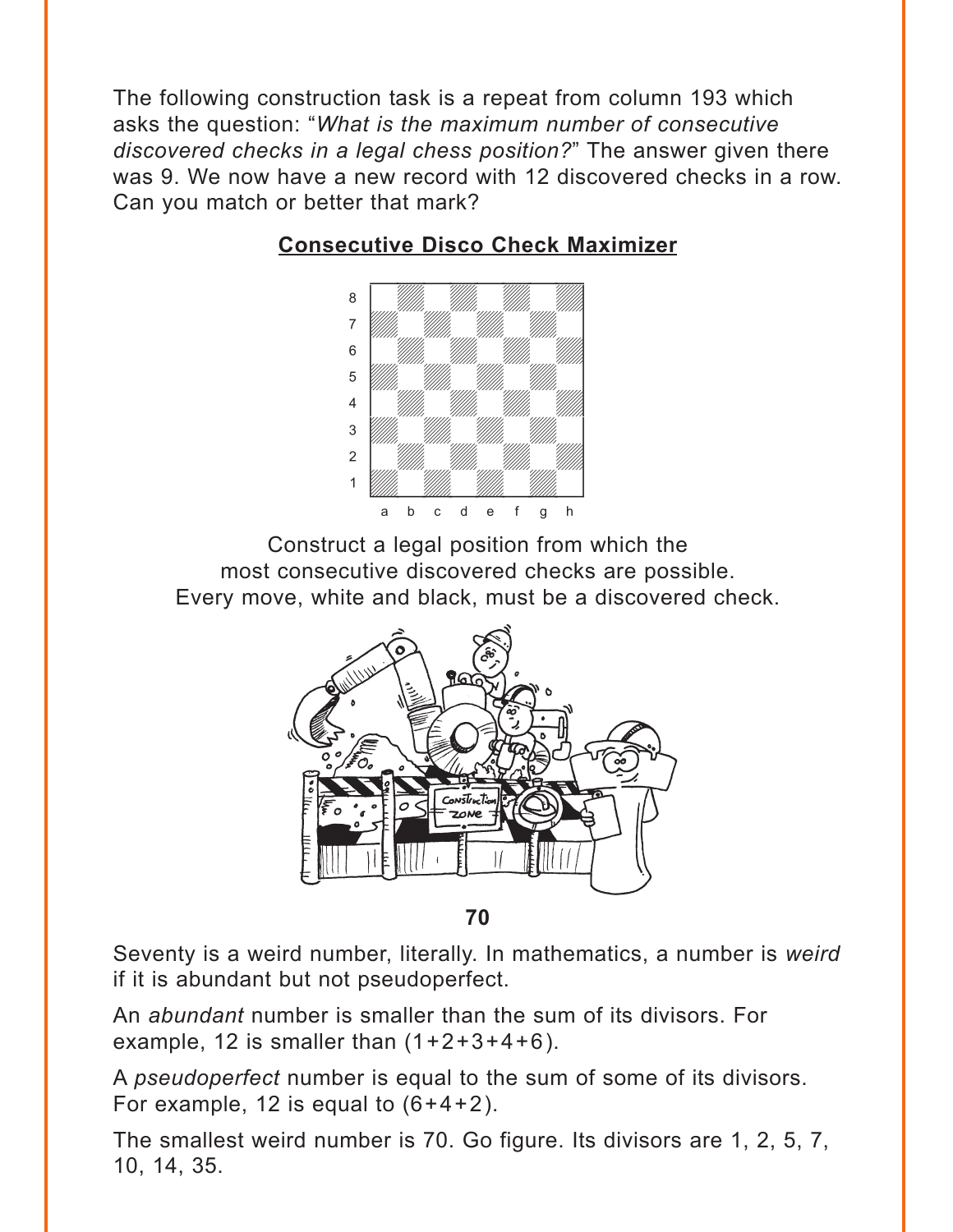<span id="page-2-0"></span>Proof games have proven to be quite popular on the Puzzling Side.



Proof Game 90 (4.0 moves)

This position was reached after Black's fourth turn. What were the moves?

Interstate 70 is an east-west highway across the United States, stretching over 2000 miles from Baltimore, Maryland to the middle of nowhere in central Utah. Major cities along the route include Columbus, Indianapolis, St. Louis, Kansas City, and Denver.



My Camaro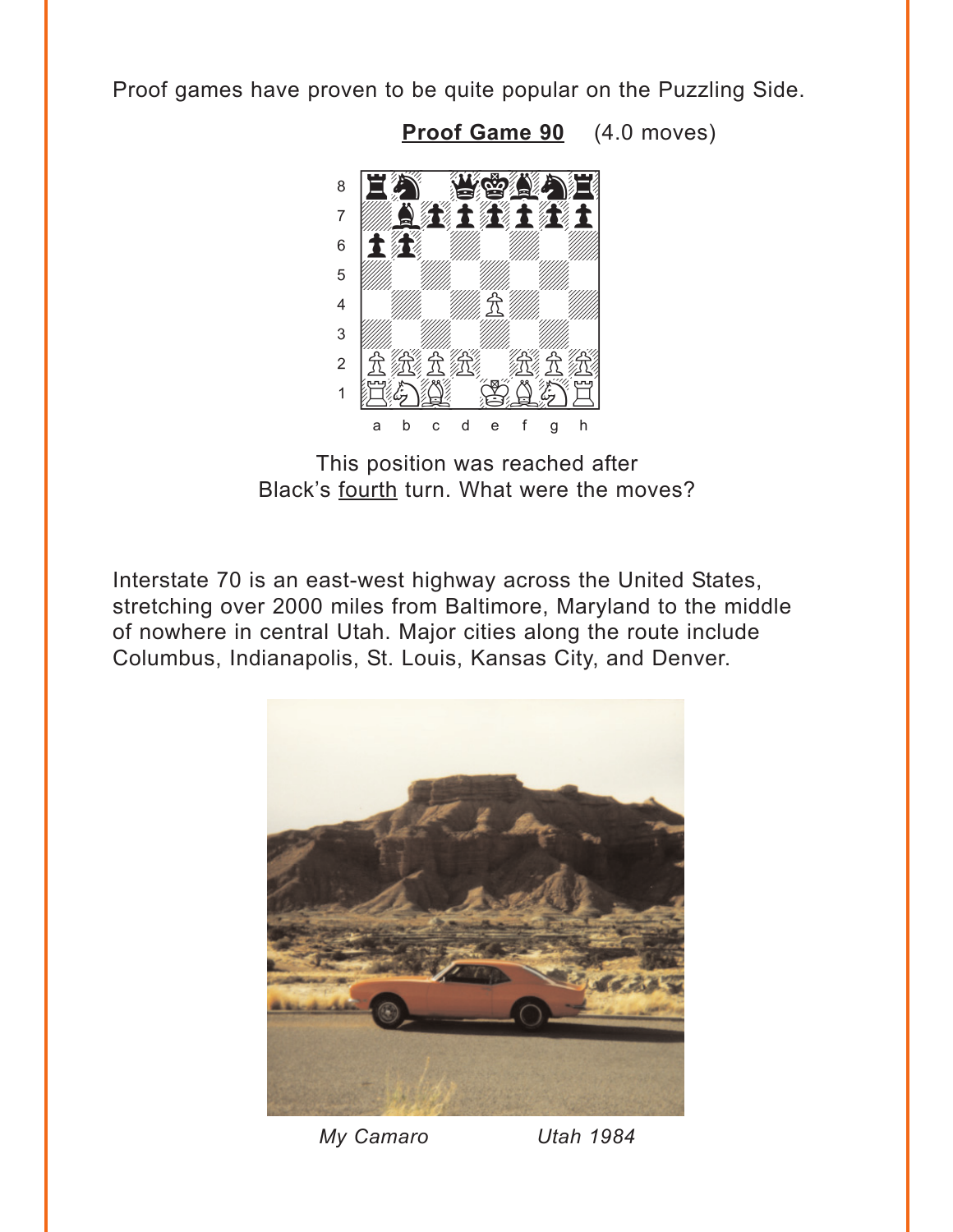<span id="page-3-0"></span>The next puzzle, kindly submitted by Dan Heisman, is a hybrid of two problem-types: switcheroo and helpmate. Great idea, Dan!

**[Switcheroo Helpmate in 1](#page-9-0)**



Switch two pieces so that there is a helpmate in 1. Black makes a move that allows White to play mate.

In a *switcheroo*, any two pieces can swap squares. Colours do not matter. You can switch white with white, black with black, or white with black. See column 4.

In this problem, after the switch, there should be a *helpmate in 1*. Black to move. See column 48.

A cool cyclotronic version of the above problem, by Adrian Storisteanu, is given in the solution pages.

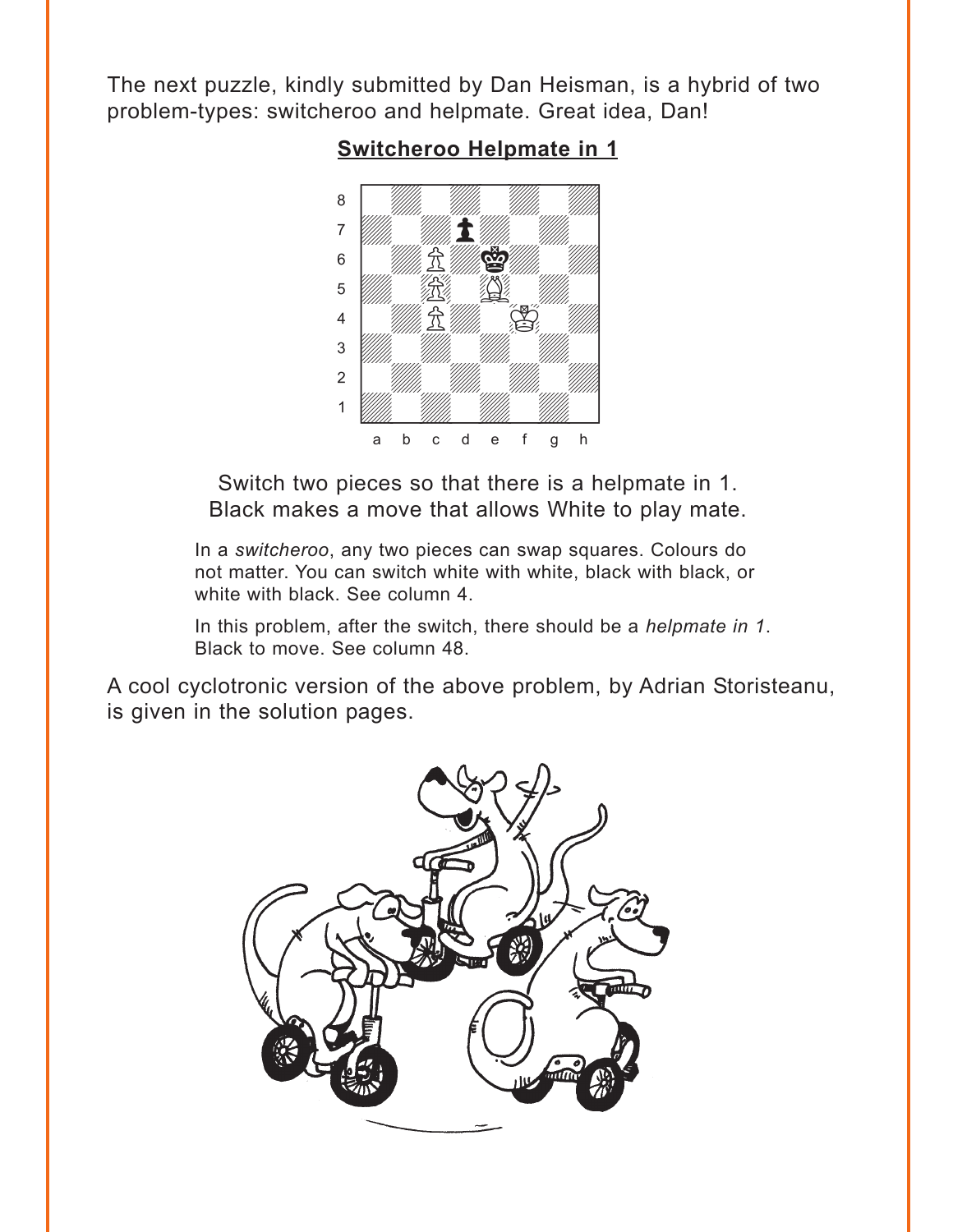<span id="page-4-0"></span>Chess is so much easier when your opponent doesn't get to move. In this puzzle, White has 54 turns in a row to mate the black king. Can you find the right series of moves?



**Multi-Wham 49** 

series-mate in 54

White plays fifty-four consecutive moves to mate Black.

Only the last move may give check. Captures are allowed. White may not place their own king in check. Black does not get a turn.



Smorgasbord XXX. They sure add up fast. For a list of all 30 such columns, see the new expanded index in the Puzzling Side archives. The following puzzle is given there under "math".

## An Odd Old Progression

3, 7, 12, 14, 16, 19, 21, 25, 30, 41, 45, 52, 54, 56, 59, 61, 65, 70, ...

What is the next number in the sequence after 70?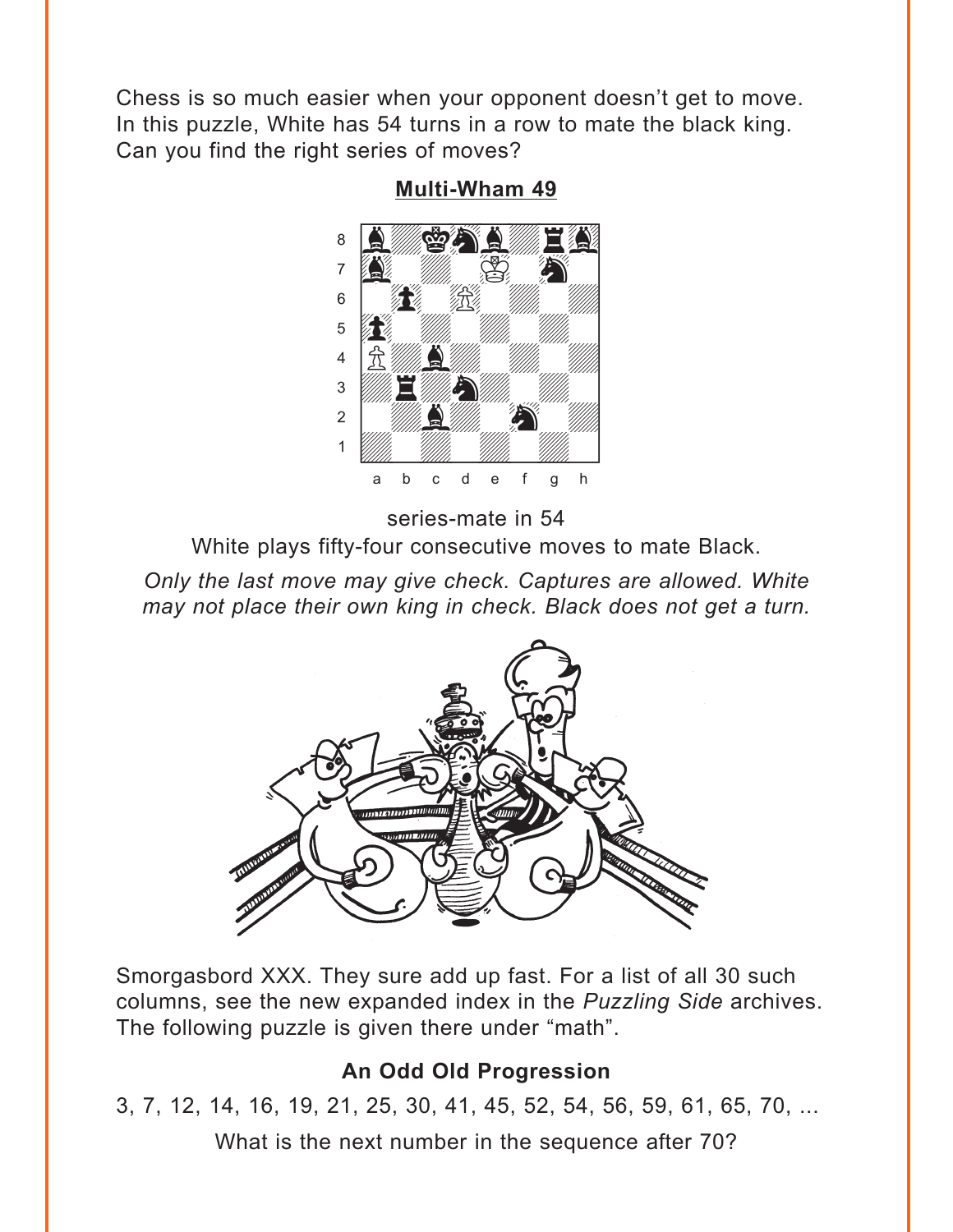<span id="page-5-0"></span>Did you hear about the golden egg that laid a goose?

Rebus 61 "Golden Egg"



Each letter represents a different type of piece. Uppercase is one colour, lowercase is the other. Unscramble the position and determine the last move.



Seventy years ago was the dark ages. Televisions were black and white. Photos were black and white. There were no push button phones or microwaves. The milkman delivered bottles of milk to your front door. And my stepfather was winning jalopy races.

But some things never change. A chequered flag is still black and white.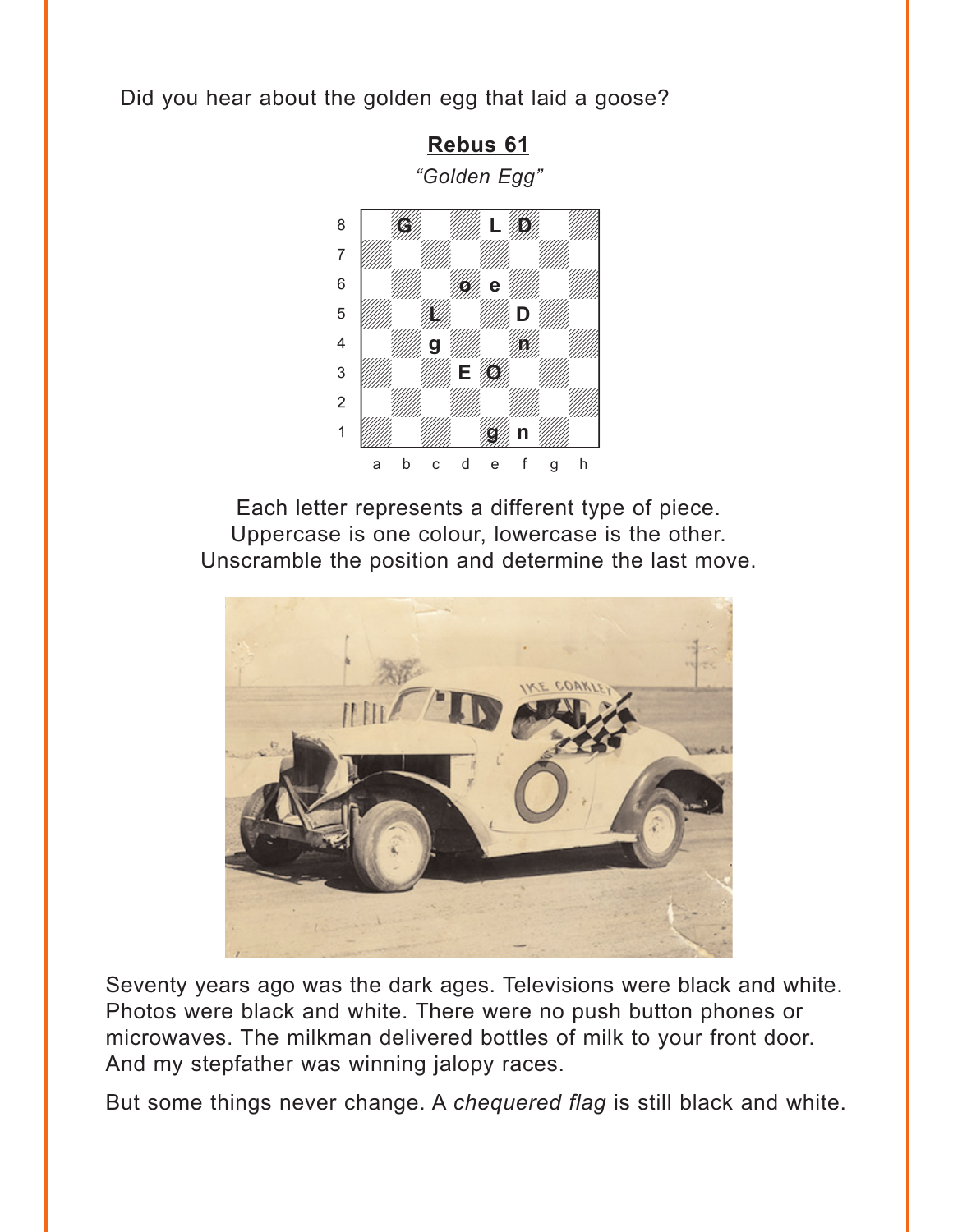<span id="page-6-0"></span>We finish this smorgasbord by introducing a new type of puzzle. The ever creative Nina Omelchuk came up with the idea. She also painted the accompanying picture. Happy halloween!

The diagram shows the "bases" of the pieces but not the "tops", so we know which colour pieces are on which squares. We are told which kind of pieces are on the board and we must figure out which tops go on which bases. A nifty problem involving retrograde analysis.

This particular puzzle is neither too hard nor too easy. For the tough stuff, stay tuned for an upcoming article by Andrey Frolkin and me.



#### **[Button Tops 01](#page-14-0)**

Hollow buttons are white pieces. Solid buttons are black. The following pieces are on the board.

# **ATAA Kah**

Determine the position and the last move.

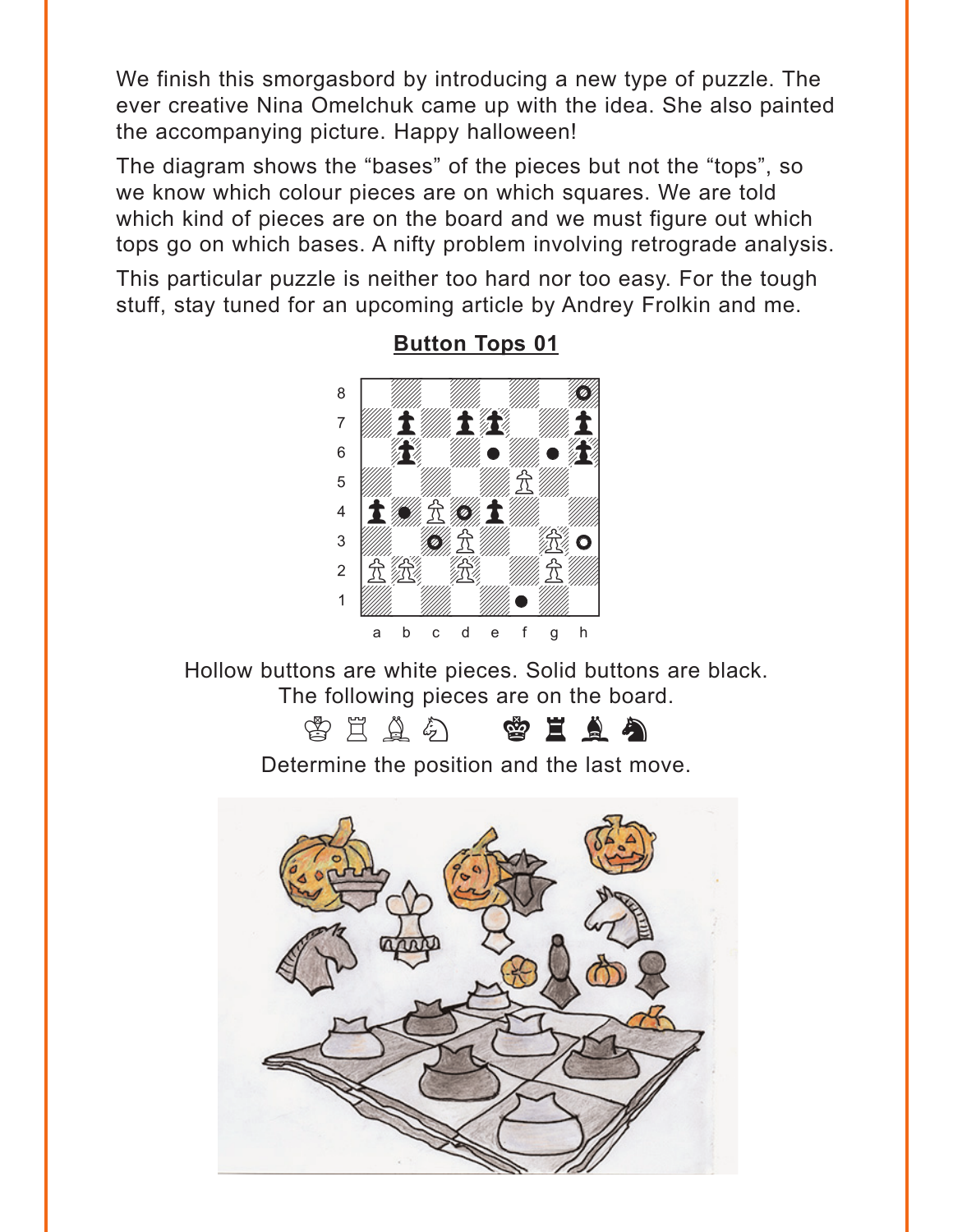# <span id="page-7-0"></span>**SOLUTIONS**

Unless noted otherwise, all problems by J. Coakley, *Puzzling Side of Chess* (2020). Rebus 61 and Button Tops are joint compositions with Andrey Frolkin.

**PDF hyperlinks.** You can advance to the solution of any puzzle by clicking on the underlined title above the diagram. To return to the puzzle, click on the title above the solution diagram.

*Archives***.** Past columns are available in the *Puzzling Side* archives. An index of problems, composers, and miscellanea is also included.



#### **[Triple Loyd 84](#page-0-0)** where  $\frac{1}{2}$  is the set of  $\frac{1}{2}$  in the set of  $\frac{1}{2}$

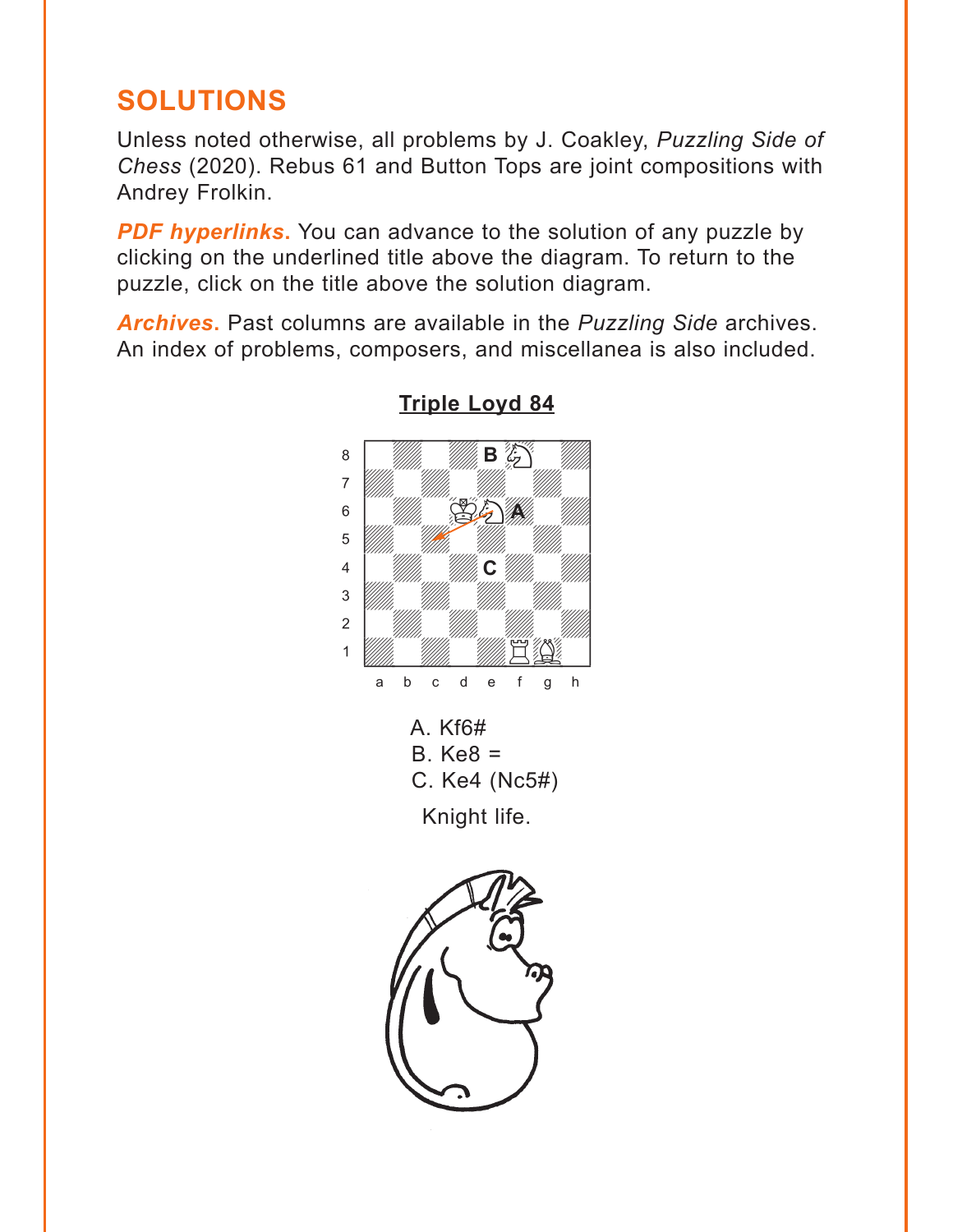#### <span id="page-8-0"></span>**[Consecutive Disco Check Maximizer](#page-1-0)** ww.com/2012/07/2020



12 consecutive discovered checks.



1.e3 b6 2.Qf3 Ba6 3.Qb7 Bxb7 4.e4 a6 Tempo moves by white e-pawn and black bishop.

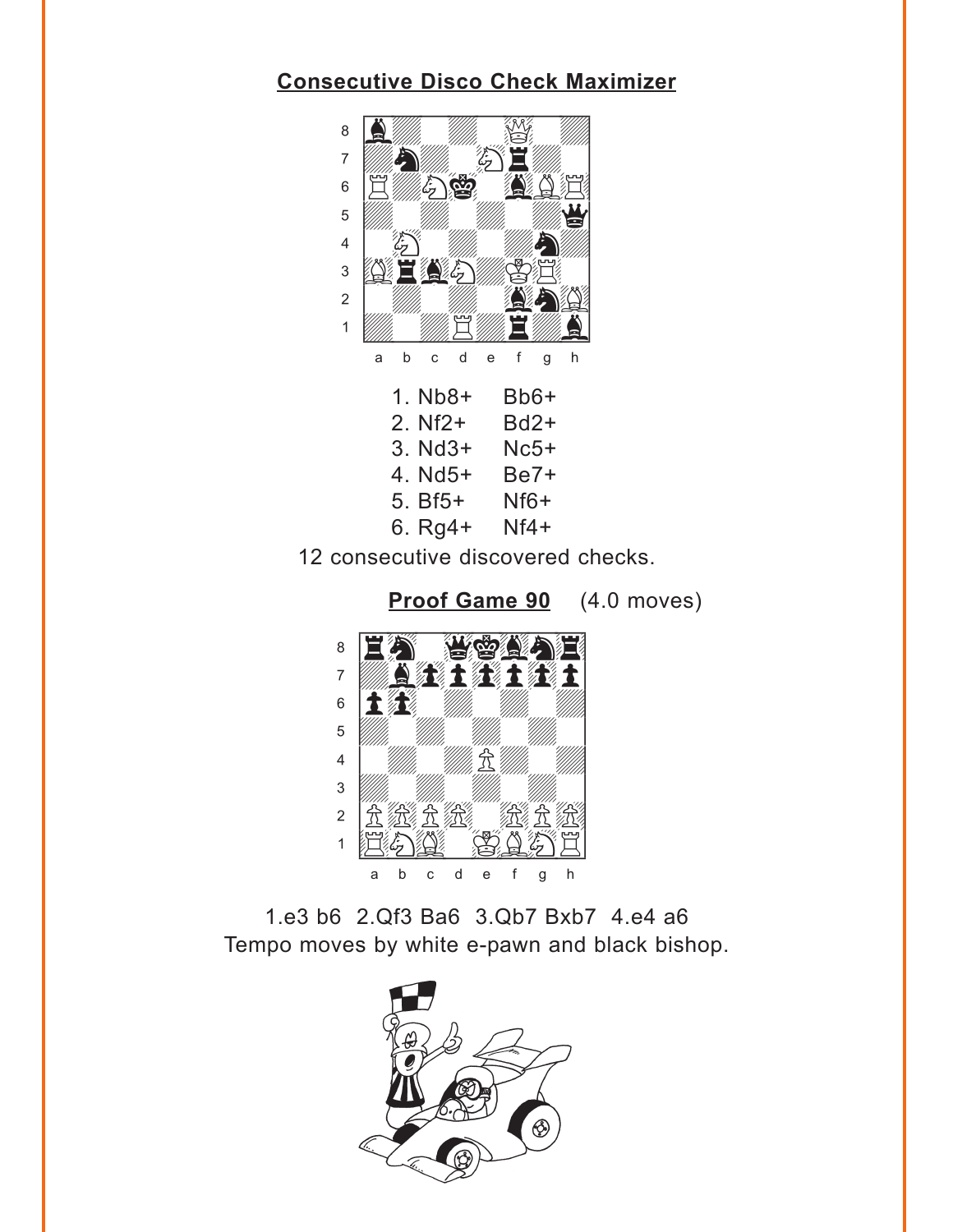#### <span id="page-9-0"></span>**[Switcheroo Helpmate in 1](#page-3-0)** Dan Heisman 2020 *Puzzling Side of Chess*  $c4 \leftrightarrow Be5$  after switch 1.d7-d5 c5xd6 e.p.# where  $\frac{1}{2}$  we have  $\frac{1}{2}$  where  $\frac{1}{2}$ a **chunga a chunga a chunga a chunga a chunga a** adwarfadwarfadwarfadwarfadwarfadwarfadwarfadwarfadwarfadwarfadwarfadwarfadwarfadwarfadwarfadwarfadwarfadwarfad  $\frac{1}{2}$  and  $\frac{1}{2}$  and  $\frac{1}{2}$  and  $\frac{1}{2}$  $\frac{1}{\sqrt{2}}$  $\begin{array}{c} \begin{array}{c} \begin{array}{c} \end{array} \\ \begin{array}{c} \end{array} \end{array} \end{array}$  $\frac{1}{\sqrt{2}}$ 2 | *William William William William 1999* 1 *Uddyn William William William Company William Company William Company* a b c d e f g h w\_\_\_\_\_\_\_\_w a **chunga a chunga a chunga a chunga a chunga a** adwarfadwarfadwarfadwarfadwarfadwarfadwarfadwarfadwarfadwarfadwarfadwarfadwarfadwarfadwarfadwarfadwarfadwarfad  $\frac{1}{2}$  and  $\frac{1}{2}$  and  $\frac{1}{2}$  and  $\frac{1}{2}$  $\overline{\mathcal{L}}$ 4 *William S. William S. William S.*  $\frac{1}{\sqrt{2}}$ 2 | *William William William William 1* 1 *Udward William William William Company William Company William Company* a b c d e f g h

In helpmate notation, Black's move is given first. After the switch, Black is in check which is illegal in normal switcheroos and avoided in normal helpmates. Did the *en passant* mate stump you? It did me.

# **[Cyclotron Helpmate in 1](#page-3-0)**

Adrian Storisteanu *version of* Dan Heisman 2020 *Puzzling Side of Chess*



Cycle three pieces so that there is a helpmate in 1.

In a *cyclotron*, any three pieces can swap squares. Colours do not matter. The pieces trade places in a "cycle". Piece A goes to square B, piece B goes to square C, and piece C goes to square A. See column 55.

> Kc4 $\rightarrow$ f4 f4 $\rightarrow$ c5 Bc5 $\rightarrow$ c4 1.d7-d5 c5xd6 e.p.#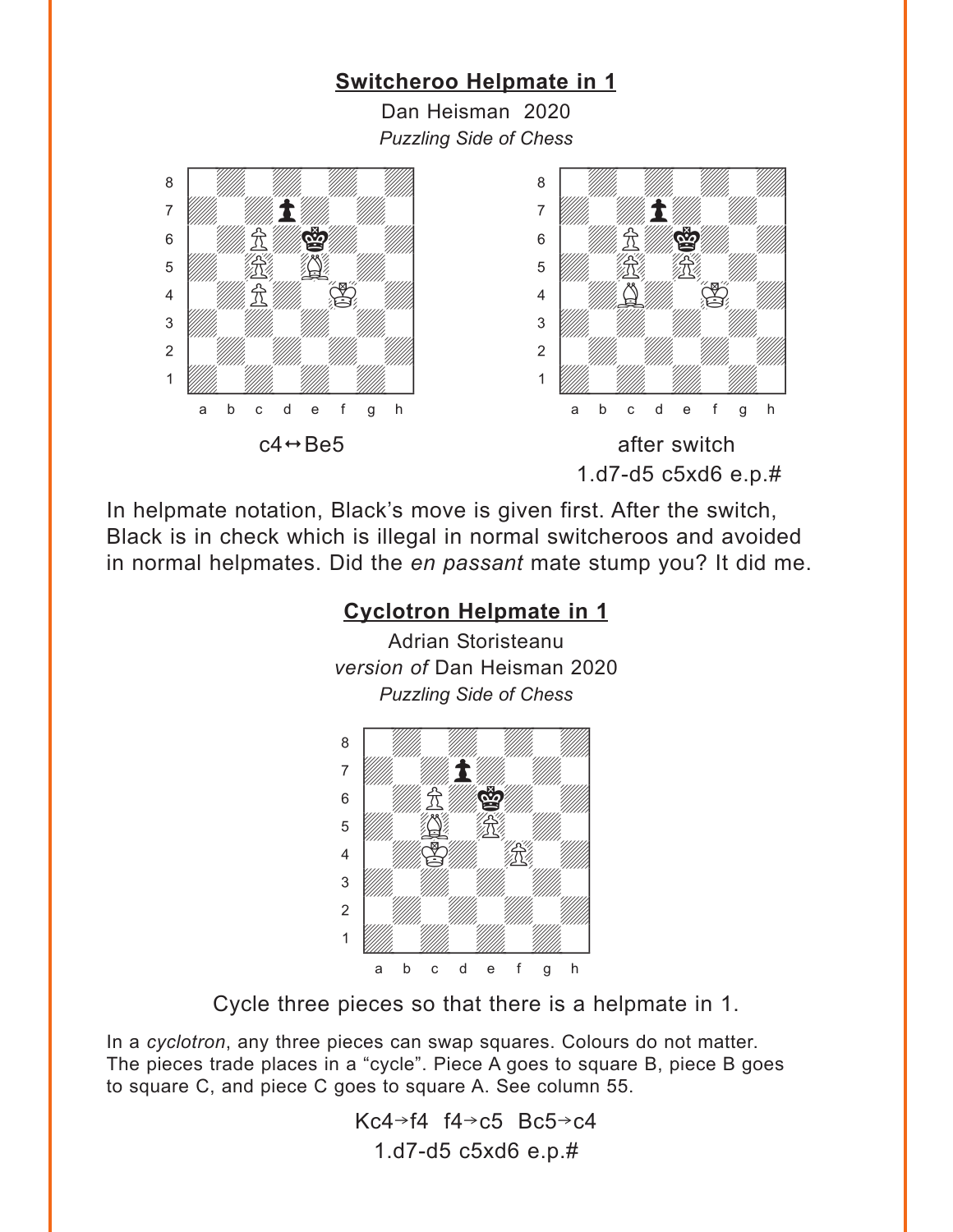#### **[Multi-Wham 49](#page-4-0)**

<span id="page-10-0"></span>

To free the a-pawn, White has to capture the black pawn on a5, which is guarded by the pawn on b6 which is guarded by the bishop on a7. So the white king must travel to a6. To secure his path through b5, the bishops on c4 and e8 and rook on b3 must be eliminated. The first target is the bishop on c4 which guards the rook on g8 which guards the bishop on e8.

1.Kf6 2.Kg5 3.Kh4 4.Kg3 5.Kh2 6.Kg1 7.Kf1 8.Ke2 9.Ke3 10.Kd4 11.Kxc4 with the set of the set of the set of the set of the set of the set of the set of the set of the set of the set of the set of the set of the set of the set of the set of the set of the set of the set of the set of the set



#### 12.Kd4 13.Ke3 14.Ke2!

Going immediately for the rook on b3 with 14.Kd2 15.Kxc2 16.Kxb3 takes four moves longer in the long run. The shorter course is taking the bishop on e8 first and then returning for the rook on b3.

15.Kf1 16.Kg1 17.Kh2 18.Kg3 19.Kh4 20.Kg5 21.Kh6 22.Kh7 23.Kxg8 24.Kxh8 25.Kxg7 26.Kf8 27.Kxe8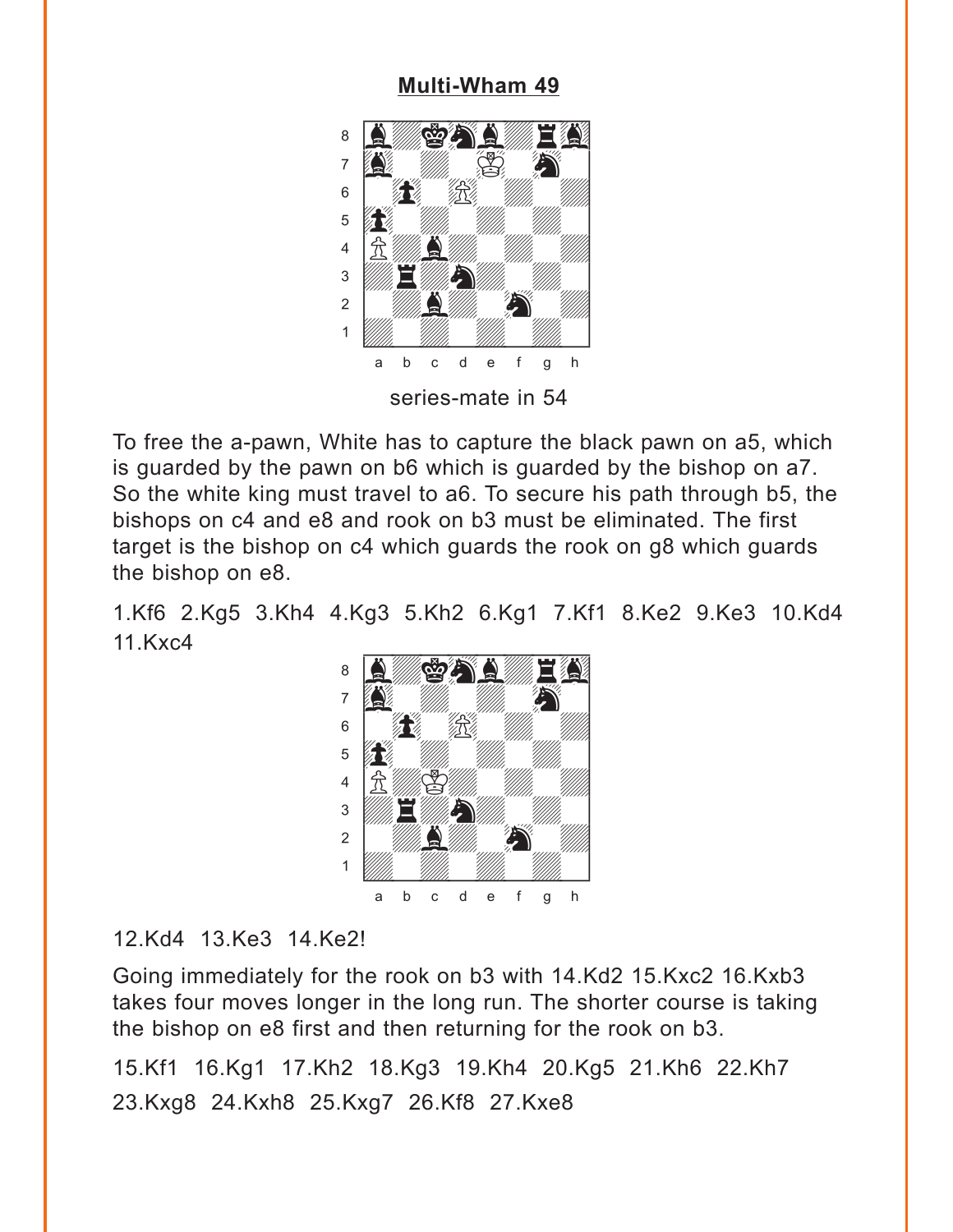

Now back for the black rook.

28.Ke7 29.Kf6 30.Kg5 31.Kh4 32.Kg3 33.Kh2 34.Kg1 35.Kf1 36.Ke2 37.Kd2 38.Kxc2 39.Kxb3



40.Kc4 41.Kb5 42.Ka6 43.Kxa7



44.Kxa8

White clears the promotion square before liberating the a-pawn.

45.Ka7 46.Kxb6 47.Kxa5 48.Kb6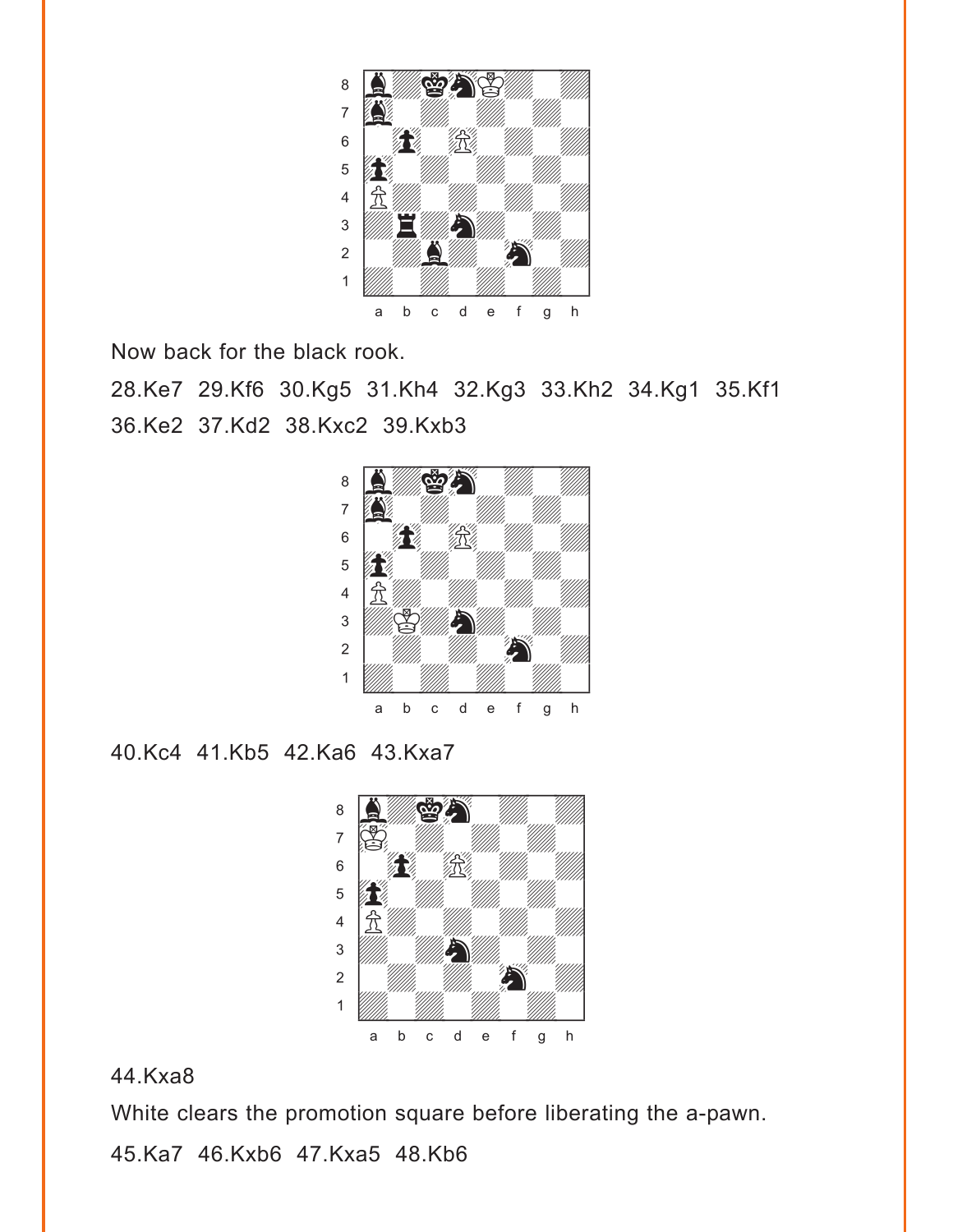<span id="page-12-0"></span>

Do you see the mate yet? 49.a5 50.a6 51.a7 52.a8=N 53.Ka7 54.Nb6#



A knightly performance.



**[An Odd Old Progression](#page-4-0)**

Numbers in the sequence are the Roman numerals with three letters.

III, VII, XII, XIV, XVI, XIX, XXI, XXV, XXX, XLI, XLV, LII, LIV, LVI, LIX, LXI, LXV, LXX Next is 91, XCI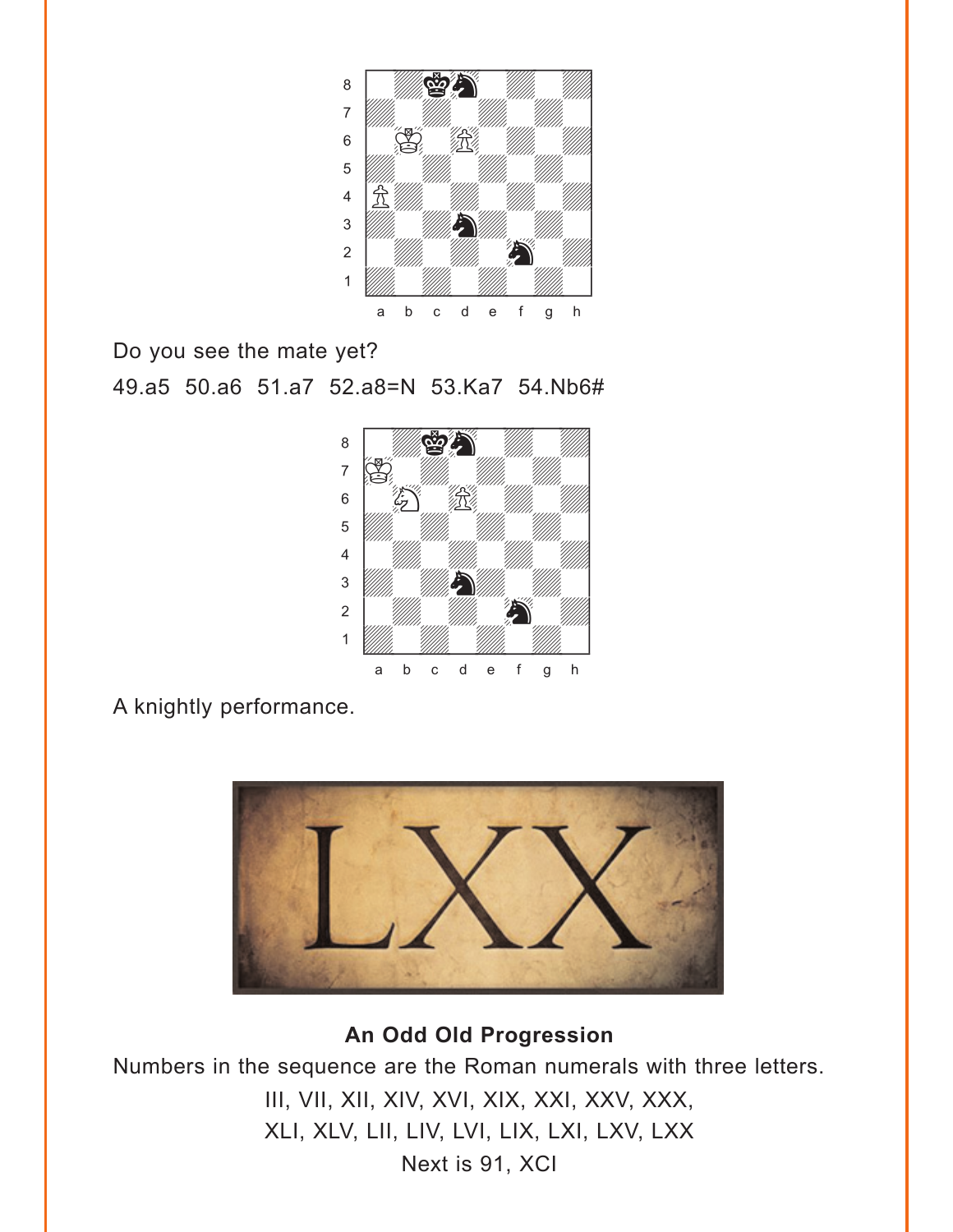<span id="page-13-0"></span>**[Rebus 61](#page-5-0)** Andrey Frolkin & Jeff Coakley 2020 *Puzzling Side of Chess* "Golden Egg"  $\mathcal{B} = (EO)$  Letters with one uppercase, one lowercase.  $\hat{\mathbb{I}}$  = (EO) Letters not on 1st or 8th rank.  $\mathcal{B}\boxtimes\mathcal{A}\otimes\mathcal{B}$  = (GLDN) G = knight  $O =$  pawn  $L = b$ ishop  $D =$ rook  $E =$ king  $N =$ queen caps = white last move: 1...e2-e1=N++ with the set of the set of the set of the set of the set of the set of the set of the set of the set of the set of the set of the set of the set of the set of the set of the set of the set of the set of the set of the set áwHwdB\$wd] àdwdwdwdw]  $\frac{1}{2}$   $\frac{1}{2}$  $\overline{\mathbf{S}}$ <sup>4</sup> William St. 1995  $3$  William William  $\sum_{i=1}^n$ 2 | *William William William William William William William William William William William William William William William William William William William William William William William William William William William W*  $\frac{1}{2}$ a b c d e f g h with the set of the set of the set of the set of the set of the set of the set of the set of the set of the set of the set of the set of the set of the set of the set of the set of the set of the set of the set of the set áwdwdwdwd] àdwdwdwdw]  $\mathbf{S}$   $\mathbf{W}$   $\mathbf{B}$   $\mathbf{B}$   $\mathbf{B}$   $\mathbf{B}$   $\mathbf{B}$   $\mathbf{B}$   $\mathbf{B}$   $\mathbf{B}$  $\overline{\mathbf{D}}$ 4 **William 9 William William Province Community** 3 W/W **E O** W/W 2 | *William William William William 1* 1 *William William Communication* a b c d e f g h **G . Will . L . B be** a film **Mille, Allille, D g** *illin* **18 g n**  $(7 + 6)$ 

O ≠  $\mathbb{S}$  If O =  $\mathbb{S}$  Each of the letters GLDN attacks a king (O) along a diagonal (Gb8, Lc5, Df8, Nf4). Two of these letters are queen and bishop, so there are two checks. No legal double check is possible.

### $Q = \hat{R}$

- $E = \&$  The three letters GDN attack a king  $(E)$  along a diagonal (Gc4, Df5, Nf1). One of these letters is a queen or a bishop so there is a check.
- $L = \langle \mathcal{L} \otimes \mathcal{L} \rangle$  If queen and bishop are both assigned to GDN, then there are two checks. No legal double check is possible.
- $L = \mathbb{Q}$  If  $L = \mathbb{Q}$  Impossible multiple checks ( $\mathbb{Q}$ e8).

 $\mathcal{L}(\mathcal{L}) = \mathcal{L}(\mathcal{L})$ 

Each of the letters GDN attack a king (E) "knightwise" (Ge1, Df8, Nf4). So there is a double check by queen and knight. There is only one way to assign pieces and colours so that there is a legal double check.

 $N = \frac{M}{2}$  $G = 2N$  $caps = white$ last move: 1...e2-e1=N++  $D = \overline{B}$ 

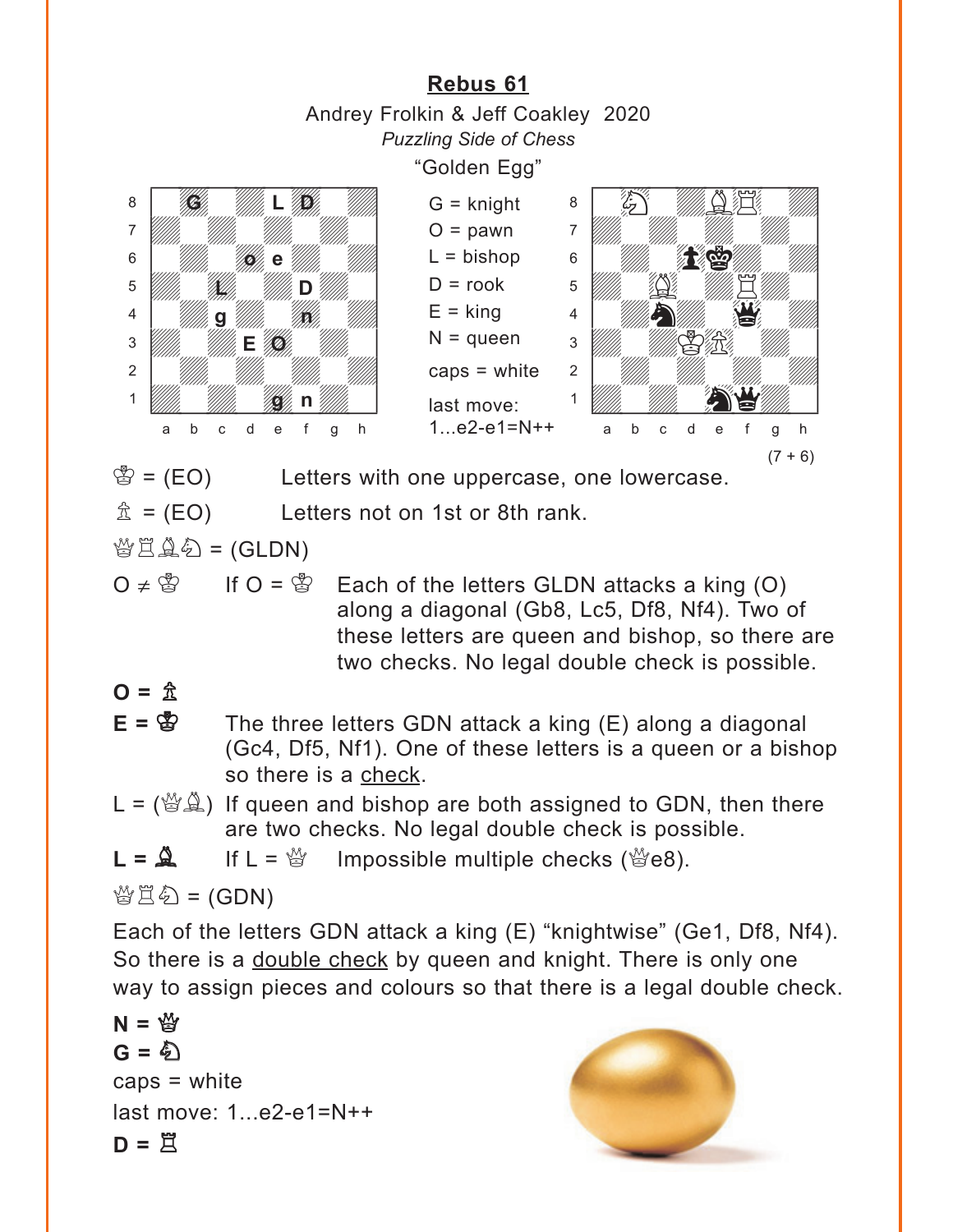### **[Button Tops 01](#page-6-0)** Andrey Frolkin & Jeff Coakley 2020 *Puzzling Side of Chess*

<span id="page-14-0"></span>



Each side has 8 pawns. So there are no promoted pieces.

- $h3 = \mathbb{Q}$  The white dark-square bishop was captured on c1 (unmoved pawns b2 d2). Thus White has a light-square bishop on the board. The only light-square button is h3.
- $\mathbf{b4} = \mathbf{A}$  The black light-square bishop was captured on c8 (unmoved pawns b7 d7). The only dark-square button is b4.
- f1  $\neq$   $\otimes$  A black king could not get by the white pawns to reach the 1st rank. The entire 3rd rank has always been attacked or blocked by white pawns. "No king in the box."

 $\mathcal{B} = e6$  or g6 Check by the pawn on f5.

- h8  $\neq$   $\mathbb{S}$  Given the black pawn formation, a white king cannot be on the 8th rank
- c3  $\neq$   $\circ$  Both kings in check ( $\triangle$ b4  $\hat{\mathbb{Z}}$  f5).
- $\mathbb{B} = \mathsf{d}4$